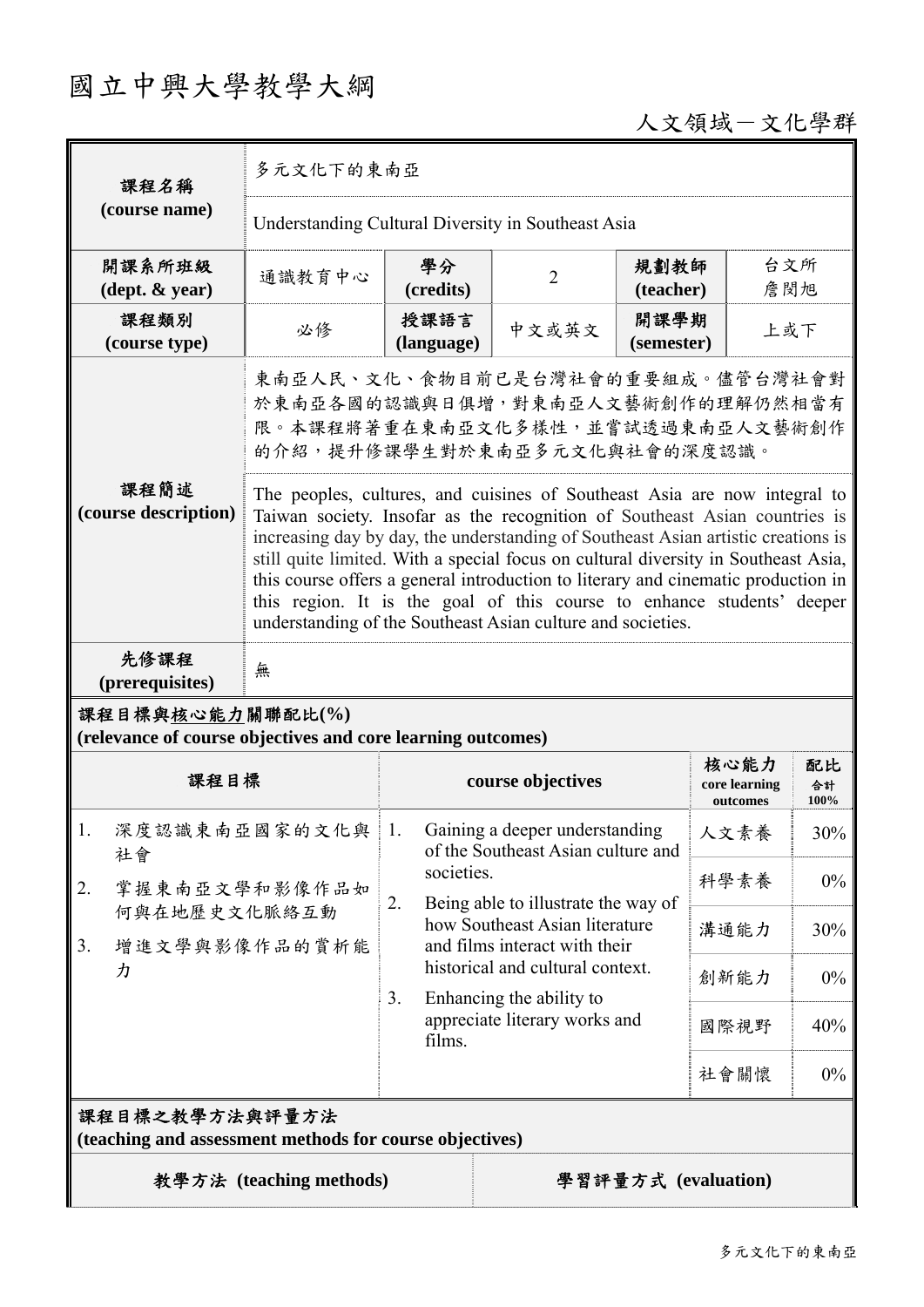討論、講授、習作 1. 課堂報告與期末策展 70% (修課學生約 6-7 人一組,各組擇一週主題進 行課堂口頭報告,同時將報告內容轉化為期 末策展內容) 2. 課堂參與 30%

#### 授課內容(單元名稱與內容、習作 **/** 考試進度、備註) **(course content and homework / tests schedule)**

第 **01** 週 課程介紹

#### 【綜論】

第 **02** 週 殖民與東南亞:李盈慧〈東南亞近代史〉 第 **03** 週 宗教與東南亞:李豐楙等《馬來西亞與印尼的宗教與認同》 第 **04** 週 東南亞的藝術與人文生產:嚴智宏〈東南亞文化藝術〉

【移民∕難民潮的東南亞】 第 **05** 週 導論:邀請講者:阿潑(作家) 第 **06** 週 全球資本主義下的移工:[緬]趙德胤《再見瓦城》 第 **07** 週 移工與家庭照護:[新]陳哲藝《爸媽不在家》 第 **08** 週 東南亞在台灣:[柬]蔡崇隆《我的強納威》

【多元種族與東南亞】 第 **09** 週 導論:林開忠〈全球化、現代國家與東南亞的族群關係〉 第 **10** 週 跨種族愛情:[馬]Yasmin Ahmad《我愛單眼皮》 第 **11** 週 歧視與國家暴力:[印]Joshua Oppenheimer《殺人一舉》 第 **12** 週 種族與宗教的抉擇:[馬]賀淑芳〈別再提起〉

【多元性別與東南亞】 第 **13** 週 導論:龔宜君〈東南亞社會與性別文化〉 第 **14** 週 女性移動與培力:[越] Nguyễn Kim Hồng《失婚記》 第 **15** 週 跨性別的哀愁:[泰] Ekachai Uekrongtham《美麗拳王》 第 **16** 週 多元家庭想像:[泰] Platphol Mingpornpichit《兩個爸爸》

第 **17** 週 期末策展 第 **18** 週 期末策展

教科書與參考書目(書名、作者、書局、代理商、說明) **(textbook & other references)**

#### 指定教科書

- 1.《東南亞概論:臺灣的視角》李盈慧、王宏仁、林開忠、陳佩修、龔宜君、李美賢、嚴智宏, 台北:五南,2008。
- 2.《馬來西亞與印尼的宗教與認同:伊斯蘭、佛教與華人信仰》李豐楙等著,台北:中央研究院 亞太區域研究專題中心,2009。

#### 參考書目

1.《東南亞:多元與發展 PART I》李美賢、楊昊譯,台北:賽尚圖文,2009。

2.《東南亞:多元與發展 PART II》李美賢、楊昊譯,台北:賽尚圖文,2010。